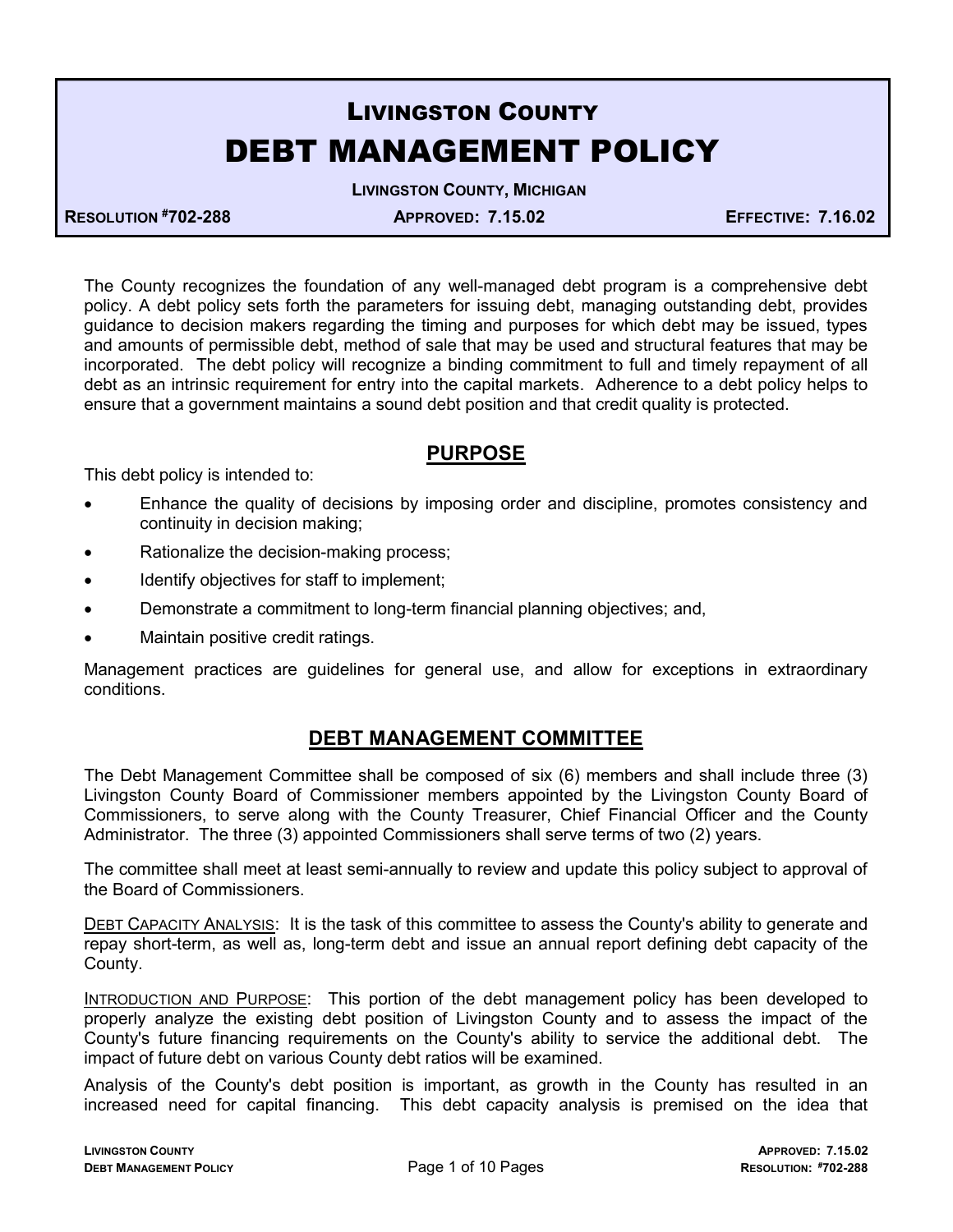resources, as well as needs, should drive the County's debt issuance program. It will link projected long-term financings with the economic, demographic and financial resources expected to be available to pay for that debt. The primary emphasis of the analysis is the impact of the County's projected capital financing requirements on the credit quality of its debt obligations. The County will ensure that as it issues further debt, its credit quality and market access will not be impaired. Overemphasis on debt ratios should be avoided because debt ratios are but one of many factors which influence bond ratings.

Decisions regarding the use of debt will be based in part on the long-term needs of the County and the amount of funds dedicated in a given fiscal year to capital outlay on a "Pay-As-You-Go" basis.

It is recognized that Livingston County has a finite capacity to issue debt at a given credit level. Therefore, strategies shall be developed that protect and enhance the County's bond ratings. To arrive at a judgment regarding an issuer's credit worthiness, the rating agencies analyze the issuer in four broad, yet interrelated areas: economic base, debt burden, administrative management, and fiscal management.

CURRENT DEBT POSITION: Definition of Net Tax Supported Debt - A calculation of indebtedness that is frequently used is one that takes into account all bond issues supported by tax revenues. Such debt is known as net tax-supported debt. Gross direct debt consists of debt serviced from the County's governmental funds or other funds that receive revenues from general County taxes, in addition to the airport debt which is supported by non-tax airport fees. Direct net tax-supported debt ("Direct Net Debt") consists of debt serviced from the County's governmental funds or other funds that receive revenues from general County taxes (excludes the airport debt). Such taxes include ad valorem property taxes, room taxes, and sales taxes. Indirect net tax-supported debt ("Indirect Net Debt") is overlapping debt paid by County residents to governmental agencies whose jurisdictions overlap the County's boundaries. The combination of direct net debt and indirect net debt is referred to as overall net tax-supported debt ("Overall Net Debt").

The County's direct net debt position will be used in assessing the effects of future debt issuance. Direct debt will be examined because direct net debt is that debt over which the County has control. The only debt which is exempt from the County's legal debt margin is bonds which are issued without the County full faith and credit pledge. However, to secure an accurate picture of the full debt for which the County's taxpayers are responsible, the County's overall net burden should also be considered. Reference the attached Debt Statements for 2002.

#### COMPREHENSIVE CAPITAL PLANNING

#### PLANNING:

 GENERAL PLAN. The Livingston County Planning Commission is responsible for the preparation and adoption of a development plan for the County, which may include programming of capital improvements based on a determination of the relative urgency, together with definitive plans to the improvements to be constructed in the earlier years of the program, i.e., a comprehensive capital plan. In the preparation of the county development plan, the Planning Commission shall make careful and comprehensive studies of the existing conditions and probable growth of the territory within its jurisdiction. The plan shall be made with the purpose of guiding and accomplishing a coordinated, adjusted and harmonious development of the County which will be in accordance with present and future needs for best promoting the health, safety, and morals, order, convenience, prosperity and general welfare of the inhabitants as well as for efficiency and economy in the process of development. It shall be the duty of the County Planning Commission to: (1) make studies, investigations and surveys relative to the economic, social and physical development of the County; (2) formulate plans and make recommendations for the most effective economic, social and physical development of the County; (3) cooperate with all departments of State and federal governments and other public agencies concerned with programs directed towards the economic, social and physical development of the County,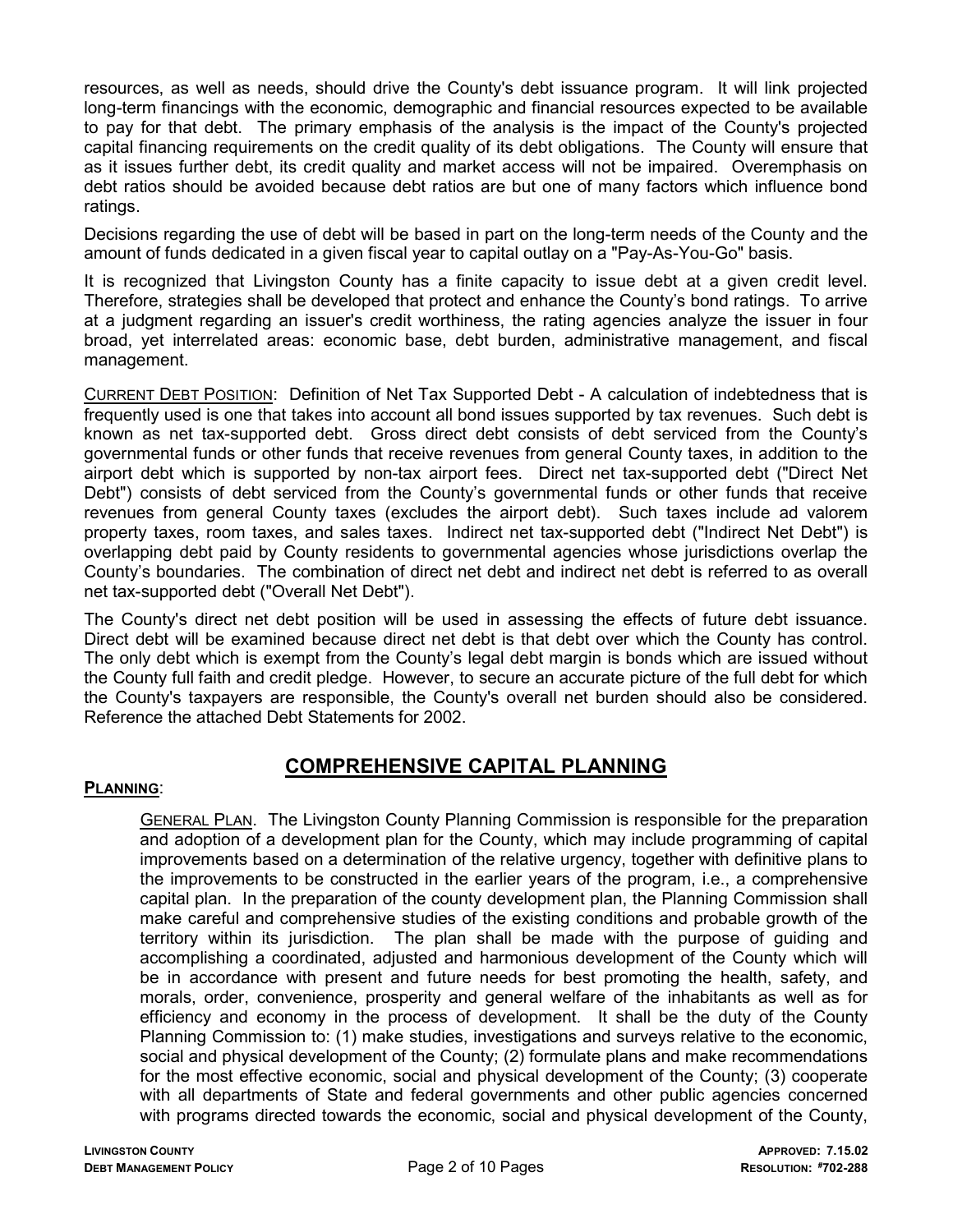and seek the maximum coordination of the County programs of these agencies;(4) consult with representatives of adjacent counties in respect to their planning so that conflicts in over-all county plans may be avoided. (Provided by the Livingston County Planning Director as published in the "Policies, Procedures and Rules of Order of the Livingston County Planning Commission" 1986.)

 CAPITAL IMPROVEMENT PLAN. In collaboration with the Livingston County Planning Commission relative to the inclusion of a Capital Improvement Plan as a component of a Development Plan; the Planning Department shall annually prepare a multi-year inventory identifying projects approved or anticipated by the various agencies which affect the County's direct as well as indirect debt burden. In addition, projects which are funded directly by the County through the annual operating budget shall be included. Projects included in the inventory shall have costs in excess of \$50,000 and a useful life greater than three years. The inventory shall contain projects funded in the forthcoming County fiscal year as well as those anticipated.

FUNDING OF THE CAPITAL IMPROVEMENT PROGRAM: Whenever possible, funds available from grants or other special sources shall be first considered as part of the funding of the Capital Improvement Plan.

New capital construction with a useful life of more than ten years, and which will provide enhancements for future populations shall be financed over the useful life and against future revenue. In other words, it shall be the policy of the Livingston County Board of Commissioners that cost be apportioned against the benefitting population. In the case, bonding or inter-fund borrowing shall be acceptable sources of funds.

When the primary source of funds are insufficient, the County will use general revenues, excess surplus from prior years and bond funding. The County shall be guided by three principles in selecting a funding source for capital improvements: equity, effectiveness and efficiency.

 EQUITY: Whenever appropriate, the beneficiaries of a project or service will pay for it. For example, if a project is a permitted function of county government that benefits the entire community, the project will be paid for with general tax revenues or financed with general obligation bonds. The Board of Commissioners shall determine whether to fund these bonds through an operating tax revenues or voter approved debt levy. If however, the project benefits specific users, such as water and sewer facilities, the revenues to retire the debt shall be derived through user fees or charges and targeted taxes and assessments.

**EFFECTIVENESS:** In selecting a source or sources for financing projects, the County will select one or more that effectively funds the total cost of the project. For example, a capital project, or the debt service on a project, with a user fee that does not provide sufficient funds to pay the total cost of the project is not an effective means of funding the project.

 EFFICIENCY: If grants or current revenues are not available to fund a project, the County will select a financing technique that provides for the lowest total cost consistent with acceptable risk factors and principals of equity and effectiveness. This element may provide for the use of funds provided in part from the Federal, State and/or Local sources. It includes the use of pooled funds and may include funding for specific applications or activities.

MAINTENANCE, REPLACEMENT AND RENEWAL: The County annually shall set aside sufficient funds from current revenues to finance ongoing maintenance, minor renovation and/or replacement of all County assets. The replacement and renewal of facilities shall be consistent with its philosophy of keeping its capital facilities and infrastructure in good repair and to maximize a capital asset's useful life. It is the County's policy to include this maintenance and replacement in the Capital Improvement Plan.

DEBT AUTHORIZATION: In the absence of a major emergency or catastrophe, no Capital Project shall be authorized unless it is identified and funded in the Capital Improvement Plan.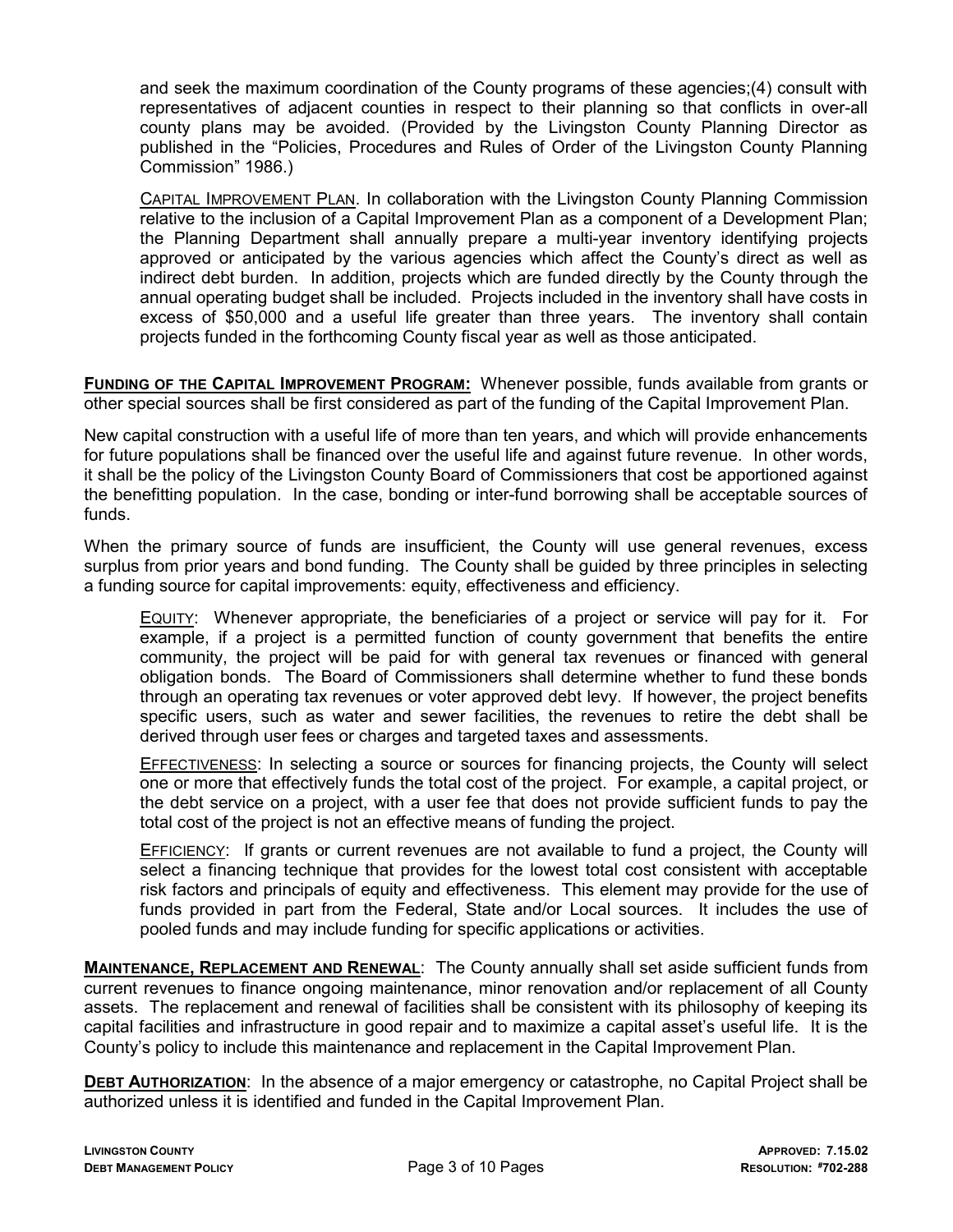## PLANNING AND STRUCTURE OF COUNTY INDEBTEDNESS

OVERVIEW: The County plans long- and short-term debt issuance to finance its capital program based on its cash flow needs, sources of revenue, capital construction periods, available financing instruments and market conditions.

When benefits can be specifically attributed to users of a given facility or related service, capital improvements will be financed primarily through user fees, service charges, special assessments, revenue bonds or other self-supporting bonds.

COMPETITIVE BIDDING: Debt shall be issued utilizing the competitive bidding processes, except as expressly approved by resolution of the Board of Commissioners. If it is proposed that debt be issued through the negotiated sales process, rather than by competitive bidding, the resolution shall state the specific reasons why competitive bidding is not deemed appropriate.

Negotiated sales process shall only be considered under the following circumstances:

- 1. The County has not established its credit rating with the rating agencies for a considerable period of time.
- 2. Extraordinary market circumstances in the municipal bond market.
- 3. A project or projects that may have very complicated or unusual financing methods.

#### USE OF LONG-TERM DEBT:

 VOTER-APPROVED UNLIMITED TAX GENERAL OBLIGATION BONDS. This form of debt shall primarily be used for new construction, major renovation or land acquisition for essential services such as public safety, the courts, or mandatory county functions; i.e., or Jail, Register of Deeds, Prosecutor, County Clerk, Country Treasurer, Administration, etc.

 LIMITED TAX GENERAL OBLIGATION BONDS. This form of debt may be used for essential services delineated above or for all other debt not excluded elsewhere in this Debt Management Policy.

 DEBT TO FURNISH, REFURNISH, EQUIP OR RE-EQUIP FACILITIES. Long- term debt shall be used to furnish and equip only new facilities built from the ground up. The furnishings and equipment shall be amortized over their useful life using IRS depreciation schedules in effect at that time.

 The re-equipping and re-furnishing of existing facilities shall be expensed from current operating budgets, grants or financed from the fund balance.

 Furnishings and equipment only pertains to moveable objects and other loose equipment and does not include items such as flooring, fixed lighting or permanent wall coverings.

AMORTIZATION SCHEDULES: Livingston County will utilize only level or declining debt repayment schedules. It will not utilize back loaded or ballooning repayment schedules, or variable rate debt.

If the county issues bonds for a capital project issue that includes the purchase of technology, equipment, furnishings or other items having a lesser life expectancy than the capital project (bricks and mortar portion), then the annual debt service schedule for the brick and mortar portion will not be back loaded or deferred so as to result in an overall level or declining annual debt service.

REFUNDING BONDS: The County shall not issue refunding bonds unless the net present value savings after refinancing costs exceeds three (3) percent of the bonds refunded. The purpose of this policy is to avoid the churning of outstanding debt issues when minor changes in municipal bond interest rates occur.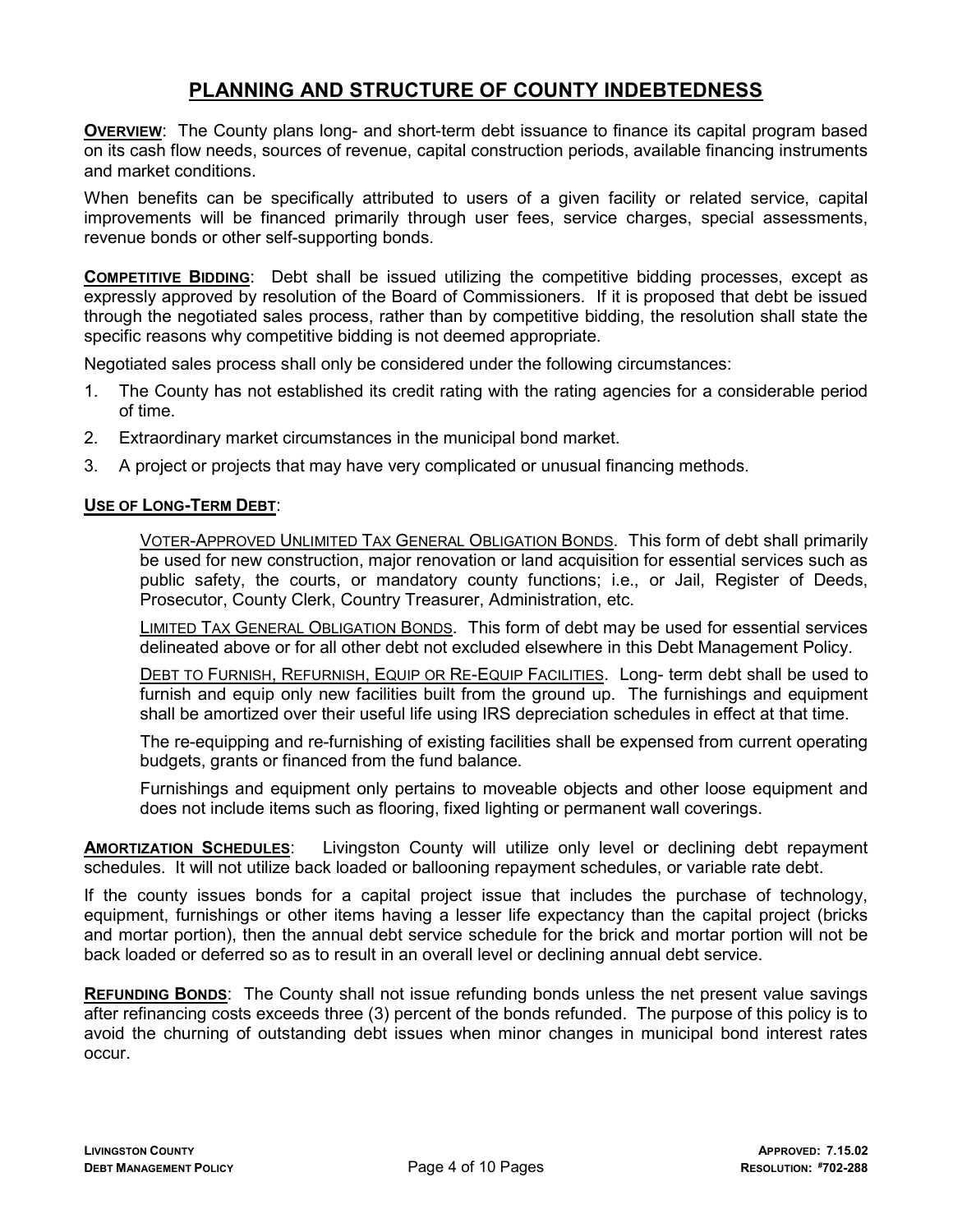YIELD BURNING: The term "yield burning", which is the arbitrage manipulation of securities accomplished in the issuance of refunding and advance refunding debt issues violates SEC and Federal Securities laws and is expressly prohibited by the Livingston County Board of Commissioners.

ARBITRAGE COMPLIANCE. The County will comply with all arbitrage rebate requirements of the federal tax code.

CONTINUING DISCLOSURE. The County is committed to continuing disclosure of financial and pertinent credit information relevant to the County's outstanding securities and will abide by the provisions of Securities and Exchange Commission (SEC) Rule 15c2-12 concerning primary and secondary market disclosure.

SPECIAL ASSESSMENT BONDS-FULL FAITH AND CREDIT: In the spirit of cooperation, the county may issue its full faith and credit for debt issues pertaining to special assessments for projects such as drains, sanitary sewers and water projects constructed among the county's various local units of government.

Prior to the Board of Commissioners granting it's full faith and credit, Bond Counsel shall certify to the Board of Commissioners, in writing, definition of appropriate title, project insurable interest, ownership and/or options on any properties or real estate for future treatment plants, water towers, well locations and major easements required to assure the intended end result of the project.

REVENUE BOND COVENANTS: Periodically, the county may issue Limited Tax General Obligation (L.T.G.O.) revenue bonds where the revenues to make the annual debt service payments are based on competitive market conditions. Often, covenants in the bond resolutions require the issuer (the County) to automatically raise rates if annual total revenues become insufficient to meet annual debt service. If the issuer does not raise these rates, the issuer may be in technical default, with the result that the issuer may jeopardize its credit worthiness.

Therefore, it is imperative that the Financial Advisor, based on case history and current experience, make the County fully aware if revenue sources for debt service may be subject to adverse variable market conditions which would preclude the issuer from raising rates. It is important that this disclosure be done prior to the County issuing its full faith and credit.

**ORIGINAL ISSUE DISCOUNT OR PREMIUM:** The County's bonds may be sold at a discount or premium, in order to market its bonds more effectively, achieve interest cost savings or meet other financing objectives. The maximum permitted discount is stated in the Notice of Sale accompanying the County's preliminary official statement.

CALL PROVISIONS: The County seeks to maximize the protection from optional redemption given to bondholders, consistent with its desire to obtain the lowest possible interest rates on its bonds. The County's bonds are generally subject to optional redemption. The County seeks early calls at low or no premiums because such features have allowed it in the past to refinance debt more easily for debt service savings when interest rates dropped. The County and its financial advisor will evaluate optional redemption provisions for each issue to assure that the County does not pay unacceptably higher interest rates to obtain such advantageous calls.

INTEREST RATES: The County uses fixed-rate debt to finance it capital needs, except for short-term needs (such as construction costs or short-lived assets) that will be repaid or refinanced in the near term.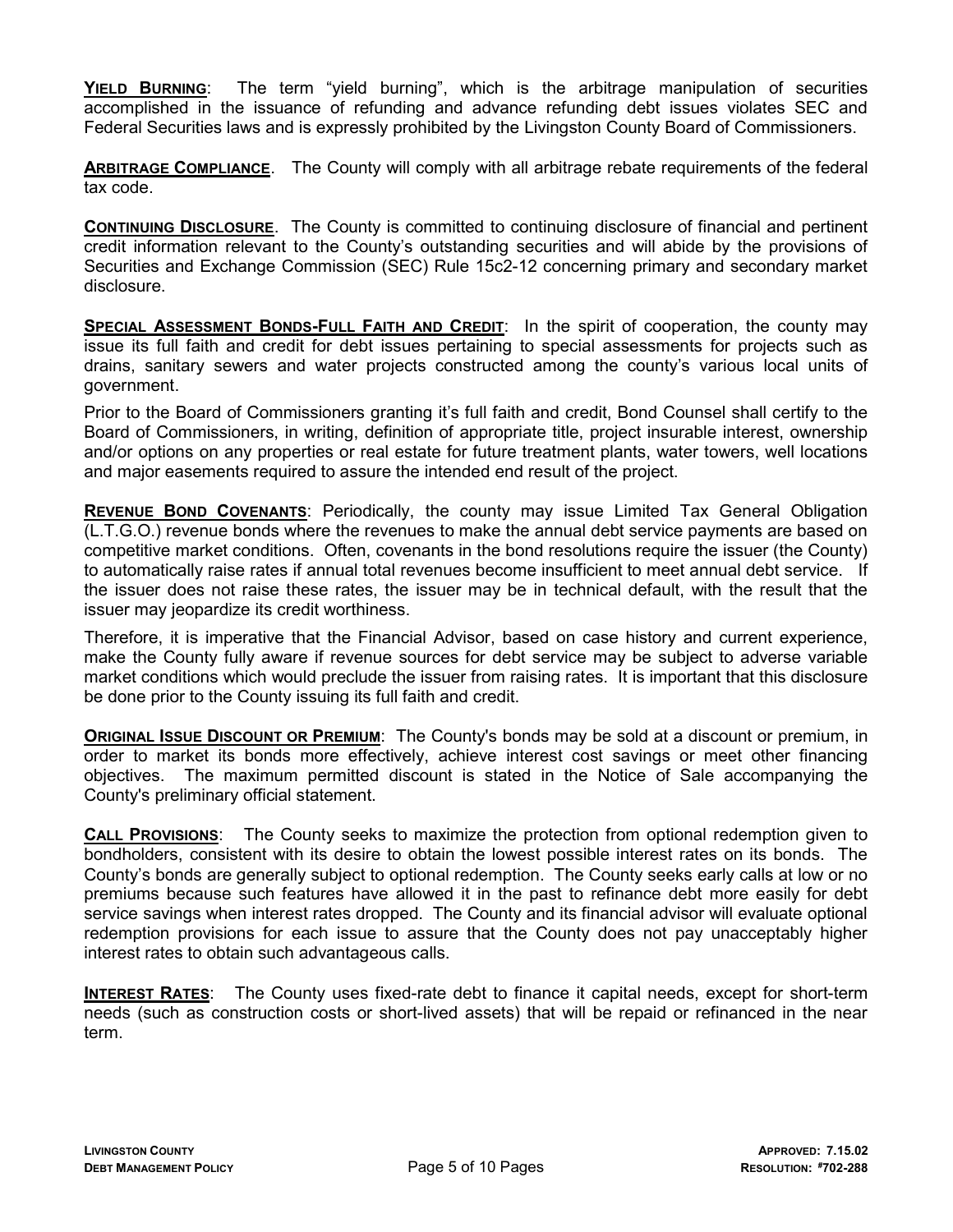#### CREDIT RATINGS

RATING AGENCY RELATIONSHIPS: The Debt Management Committee is responsible for maintaining relationships with the rating agencies that assign ratings to the County's various debt obligations. This effort includes providing periodic updates on the County's general financial condition along with coordinating meetings and presentations in conjunction with a new debt issuance.

**QUALITY OF RATINGS:** The County requests ratings prior to the sale of securities from one or all of the major rating agencies for municipal bond issues: Moody's Investors Service, Standard & Poor's Corporation and Fitch Investors Service. The County may provide a written and/or oral presentation to the rating agencies to help each credit analyst make an informed evaluation. The County will make every reasonable effort to maintain its high quality credit ratings and improve them when possible.

#### MANAGEMENT PRACTICES

The County has instituted prudent financial management practices and will continue to follow practices that will reflect positively on it in the rating process. Among these are the County development of and adherence to long-term financial and capital improvement plans, management of expense growth in line with revenues and maintenance of an adequate level of operating reserves. The County will strictly adhere to all State and Federal regulations.

PROFESSIONAL CONSULTANTS: The County employs outside financial specialists to assist it in developing a bond issuance strategy, preparing bond documents and marketing bonds to investors. The key players in the County's financing transactions include its Bond Counsel and Financial Advisor, the underwriter (on a negotiated sale) and County representatives. Other outside firms, such as those providing paying agent/registrar, trustee, credit enhancement, auditing, or printing services, are retained as required.

 BOND COUNSEL - The County will retain external Bond Counsel for all debt issues. All debt issued by the County will include a written opinion by Bond Counsel affirming that the County is authorized to issue the debt, stating that the County has met all state constitutional and statutory requirements necessary for issuance, and determining the debt's federal income tax status.

**FINANCIAL ADVISOR** - The County will retain an external Financial Advisor for all debt issues. For each bond sale the Financial Advisor will analyze the feasibility of the project, provide primary and secondary market disclosure, advise the County regarding credit enhancements, provide the County with information on pricing and underwriting fees for comparable sales by other issuers.

 "Roll Switching" or "Dual Role" of Bond Counsel/Financial Advisor and Financial Advisor/Underwriter is Prohibited. Consultants retained by Livingston County or it's agencies to provide advice or counsel for any issuance of debt, shall be independent. The Financial Advisor/Bond Counsel and Financial Advisor/Underwriter for any issuance of debt shall each be separate entities having no relationship with one another.

 This policy, adopted to prevent a conflict of interest or the appearance of a conflict, is delineated in Livingston County Board of Commissioners Resolution No. #794-210, dated July 18, 1994 (attached).

 The above mentioned resolution goes beyond the requirements of Municipal Securities Rule Making Board Rule G-23 (which permits financial advisor/underwriter relationships if such relationships are disclosed to the issuer). Note that combined bond counsel and financial advisor is not deemed a conflict under MSRB Rules or in the view of the National Association of Independent Public Finance Advisors. NAIPFA representatives agree, however, that in complex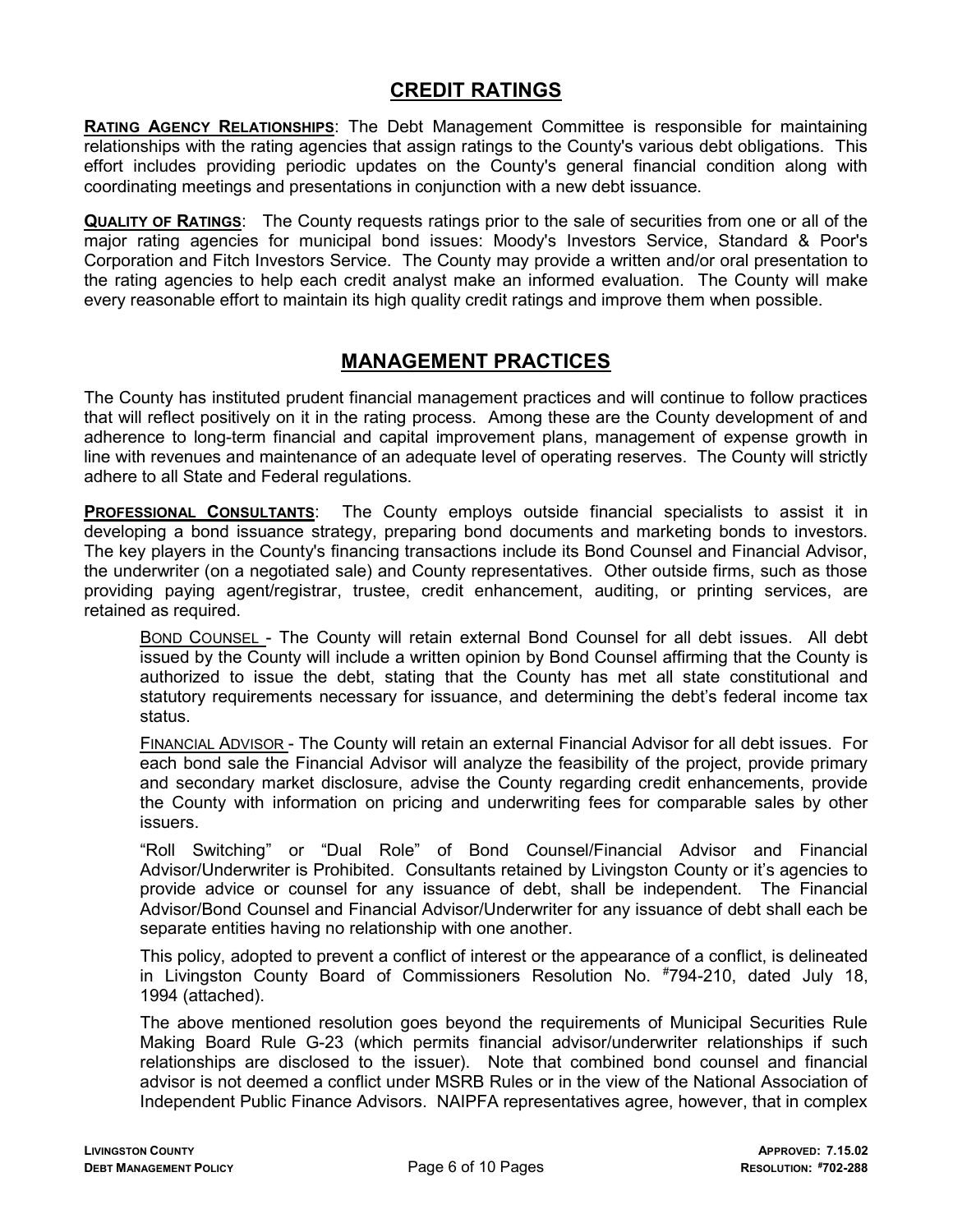issues, two independent viewpoints from bond counsel and financial advisor may be more in the issuer's interest.

 COMPETITIVE SELECTION PROCESS - Bond Counsel and the Financial Advisor will be selected for a term of up to four years through a competitive quality based selection process administered by Purchasing in compliance with the procurement policy. Upon expiration a four year contract, the County has the option, after a full competitive quality based process, of signing a new contact with its existing professional consultants. Any bond sales in process, at the time of the selection process, will be completed by the professional team which has been working on them.

### BOND COUNSEL / FINANCIAL COMPLIANCE

The Bond Counsel and Financial Advisor consulting the County shall acknowledge in writing that they have read, understand and will comply with this debt management policy and any amendments prior to Livingston County retain their services.

 $x_{\perp}$ 

 $x_{\_}$ 

**Bond Counsel** 

Dated:

Financial Advisor

Dated:

### AMENDING OR WAIVING THIS POLICY

This policy may only be amended or waived by a vote of 75% of the elected members of the Livingston County Board of Commissioners. Any amendment or waiver shall be done only by resolution.

#### ADOPTION DATE

This policy was adopted by the Livingston County Board of Commissioners at their meeting held on July 15, 2002, by Resolution #702-288.

## EFFECTIVE DATE

This policy shall become effective July 16, 2002.

| <b>RESOLUTION: #702-288</b><br>EFFECTIVE: JULY 16, 2002<br>ADOPTED: JULY 15, 2002 |
|-----------------------------------------------------------------------------------|
|-----------------------------------------------------------------------------------|

[SEE GENERAL GUIDELINES FOR DEBT MANAGEMENT COMMITTEE ATTACHED HERETO]

S:\WP\Policies\Debt Management Policy.Doc RESOLUTION ATTACHED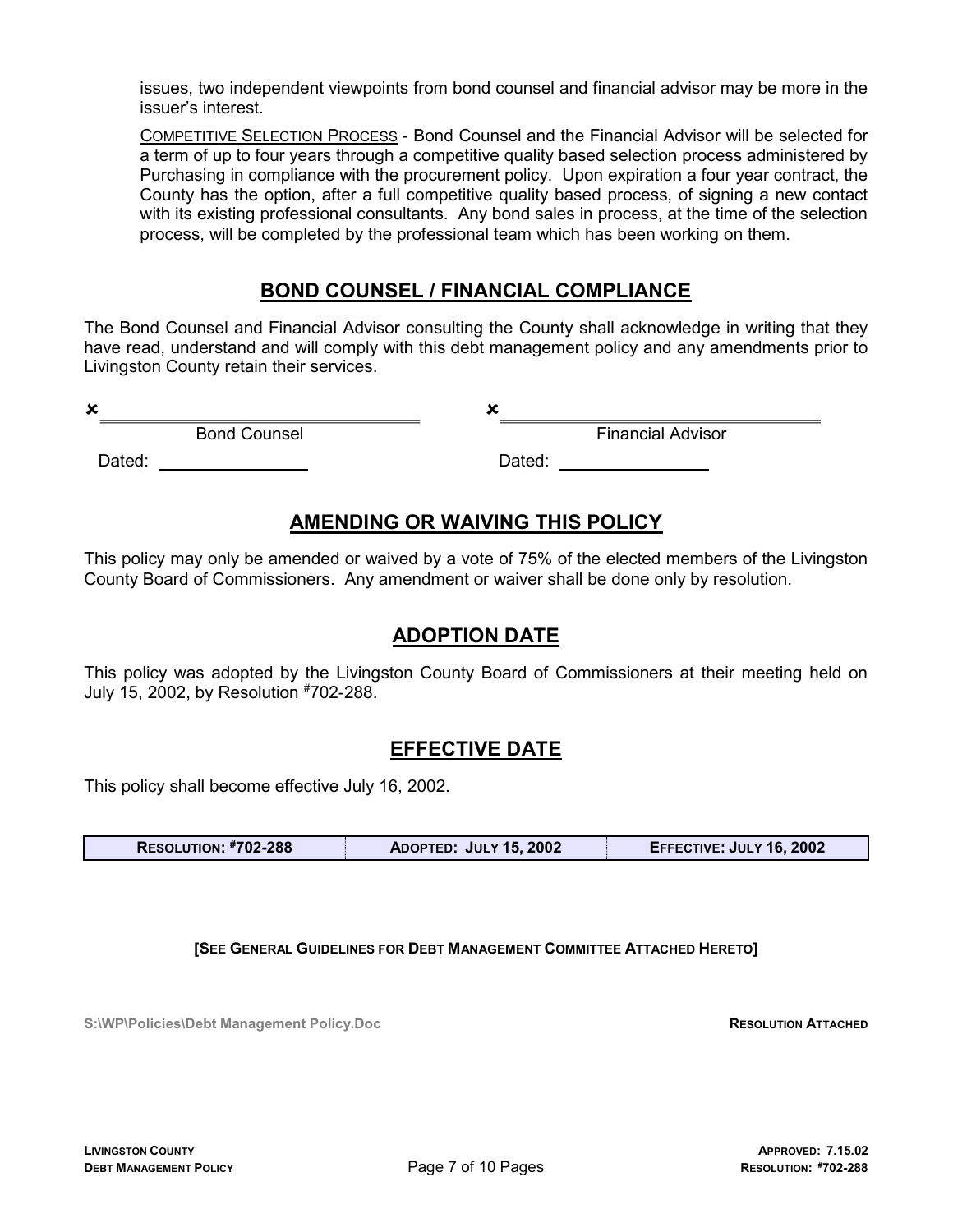## GENERAL GUIDELINES FOR DEBT MANAGEMENT COMMITTEE

The use of debt financing is appropriate:

- For non-continuous capital improvements;
- When future citizen's will receive a benefit from the improvement.

The Debt Management Committee shall consider the use of debt financing only under the following circumstances before recommending debt issuance:

- When the project's useful life will exceed the term of the financing; and
- When project revenues of specific resources will be sufficient to service the long-term debt.

The County will use the following criteria to evaluate "pay-as-you go" versus long-term financing in funding capital improvements:

Factors that favor "pay-as-you-go:"

- Current revenues and adequate fund balances are available or project phasing can be accomplished.
- Existing debt levels adversely affect the County's credit rating.
- Market conditions are unstable or present difficulties in marketing.

Factors that favor "long-term financing:"

- Revenues available for debt service are deemed to be sufficient and reliable so that long-term finances can be marketed with investment grade credit rating.
- The project securing the financing is of the type which will support an investment grade credit rating.
- Market conditions present favorable interest rates and demand for County finances.
- The life of the project or asset to be financed is ten (10) years or longer.

FORMS OF DEBT: Because debt can take many forms, each having unique attributes, it is important that those characteristics be compatible with the capital purpose for which the debt is incurred. The following table identifies the major debt forms and their common characteristics and compatible capital needs.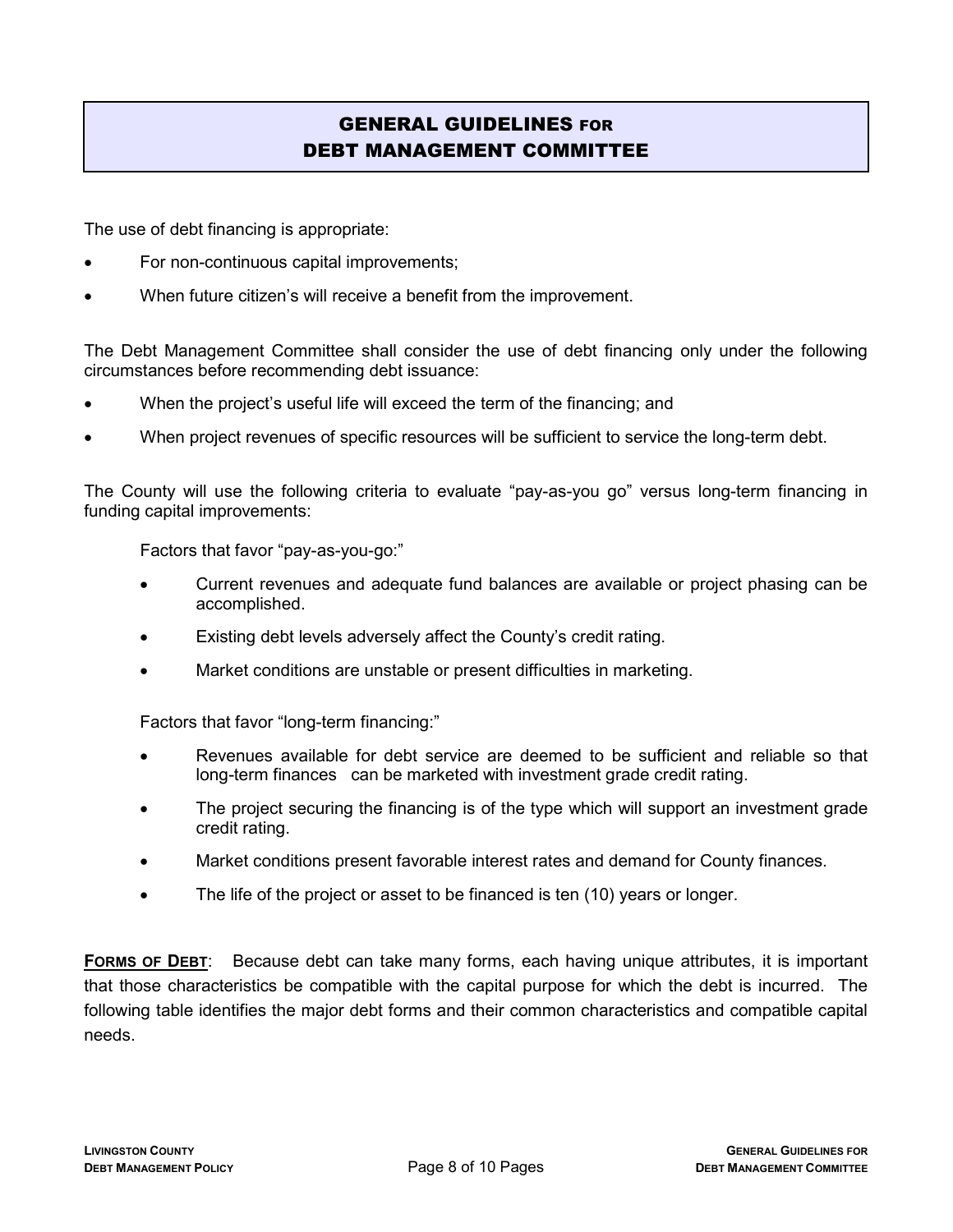| <b>DEBT FORM</b>                                   | <b>COMMON CHARACTERISTICS</b>                                                                                                                                                                                                                                                                                                                                                             | <b>COMPATIBLE CAPITAL NEEDS</b>                                                                                                                                                                                 |
|----------------------------------------------------|-------------------------------------------------------------------------------------------------------------------------------------------------------------------------------------------------------------------------------------------------------------------------------------------------------------------------------------------------------------------------------------------|-----------------------------------------------------------------------------------------------------------------------------------------------------------------------------------------------------------------|
| SHORT-TERM<br><b>NOTES AND</b><br><b>FINANCING</b> | Short-term (<5 yrs.)<br>٠<br>Small amount <\$1,000,000<br>٠<br>Low transaction costs<br>$\blacksquare$<br>Few restrictions<br>$\blacksquare$<br>Secured by generally marketable equipment<br>$\blacksquare$<br>or fixtures                                                                                                                                                                | Small projects<br>$\bullet$<br>Short-term needs - cash flow,<br>$\bullet$<br>financing, construction financing,<br>bond anticipation financing                                                                  |
| <b>LEASE</b>                                       | Short- to mid-term (<10 years)<br>$\blacksquare$<br>Small amounts <\$1,000,000<br>٠<br>Low transaction costs<br>$\blacksquare$<br>Higher interest costs<br>$\blacksquare$<br>Few restrictions<br>$\blacksquare$<br>Secured by generally marketable<br>$\blacksquare$<br>equipment or fixtures                                                                                             | Small projects<br>$\bullet$<br>Projects and equipment with<br>$\bullet$<br>short life (< 10 years)<br>Items that are widely<br>$\bullet$<br>marketable, equipment or<br>fixtures (e.g., vehicles,<br>computers) |
| <b>BONDS</b>                                       | Long-term (>10 yrs.)<br>٠<br>Larger amounts > \$1,000,000<br>$\blacksquare$<br>High transaction costs<br>$\blacksquare$<br><b>Significant restrictions</b><br>٠<br>Ongoing financial/reporting requirements<br>$\blacksquare$<br>Publicly marketed<br>$\blacksquare$                                                                                                                      | Large projects or<br>$\bullet$<br>combinations of projects<br>Projects with longer lives                                                                                                                        |
| <b>VARIABLE RATE</b>                               | Increased risk of revenue shortfall due to<br>٠<br>increased interest rates<br>Limited to 20% of total indebtedness<br>$\blacksquare$<br>Facilitates matching of interest expense to<br>$\blacksquare$<br>short-term investment returns<br>Reduces need to issue refunding bonds<br>٠<br>Lower interest cost than fixed rates over<br>$\blacksquare$<br>span of most interest rate cycles | Financing of projects during<br>construction period<br>Where project costs or<br>customer revenues are<br>interest rate sensitive                                                                               |
| <b>FIXED RATE</b>                                  | Interest cost stability; minimizes interest rate<br>٠<br>risk<br>Costly to refinance<br>٠<br>Facilitates rate projection and stability<br>٠<br>Reduces need for reserves to mitigate interest<br>rate changes                                                                                                                                                                             | Completed projects included<br>$\bullet$<br>in rate base                                                                                                                                                        |

Markets exist for other specialized forms of debt, including deep discount bonds, zero coupon bonds, capital appreciation bonds, commercial paper and premium bonds. These forms offer opportunities to customize the debt structure to a particular need, however, the County has not used such techniques to-date. Should circumstances warrant consideration of such approaches if characteristics differ from those outlined above, the County will undertake a thorough analysis of that approach and its associated risks to assure applicability to and compatibility with other aspects of these guidelines and the County's debt objectives.